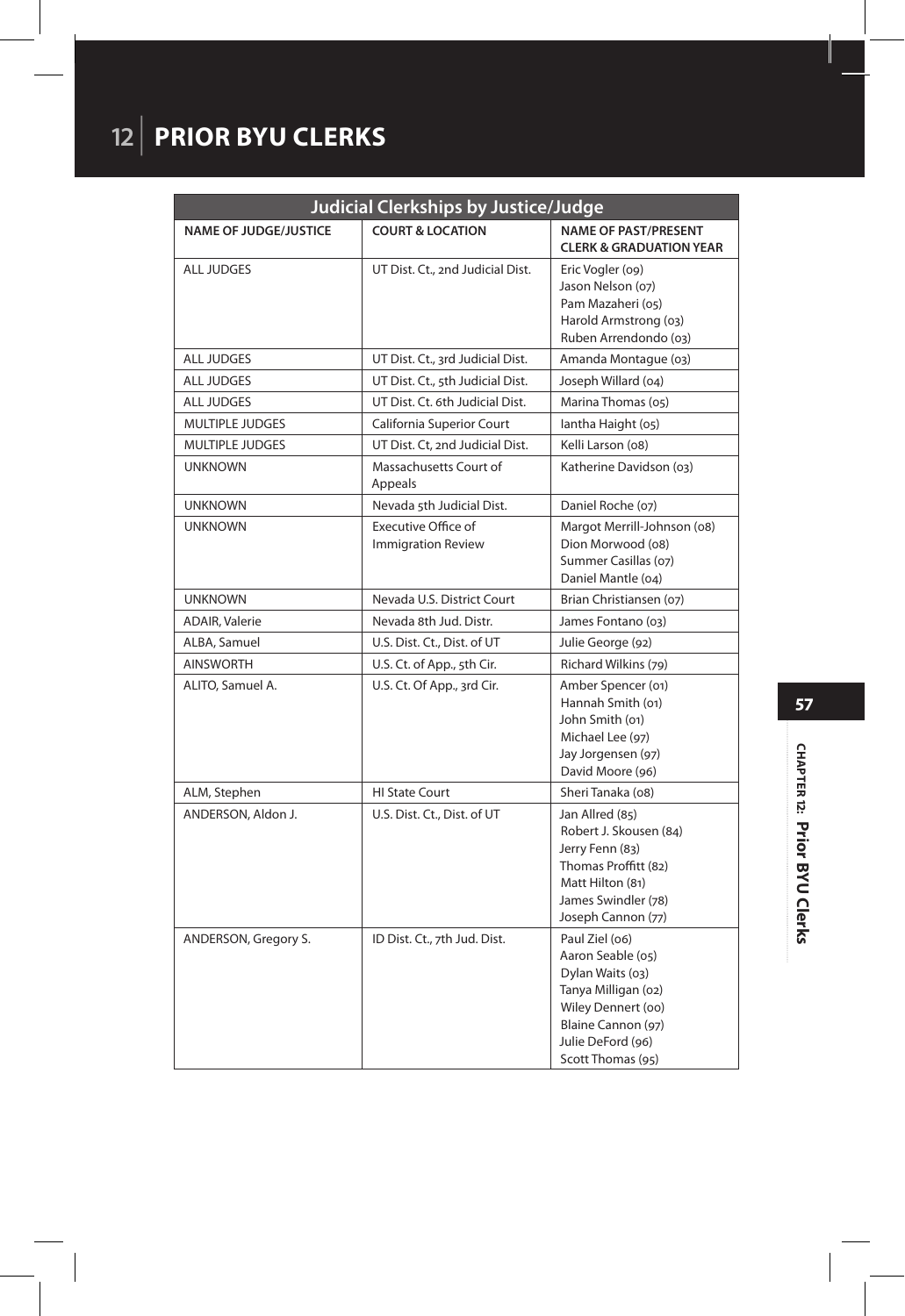| ANDERSON, Stephen           | U.S. Ct. of App., 10th Cir.      | Richard Benson (99)<br>Joi Pearson(97)<br>Stephen Christiansen (93)<br>Linda Magleby (91)<br>Murray Snow (87)                                                                                                                                                                                                             |
|-----------------------------|----------------------------------|---------------------------------------------------------------------------------------------------------------------------------------------------------------------------------------------------------------------------------------------------------------------------------------------------------------------------|
| BAKES, Robert E.            | ID Supreme Ct.                   | David Bertoch (85)<br>Michael Hyer (77)                                                                                                                                                                                                                                                                                   |
| BALLIS, George E.           | UT Dist. Ct., 4th Jud. Dist.     | George Danielson (85)                                                                                                                                                                                                                                                                                                     |
| BARKER, Daniel A.           | AZ Ct. of Apps.                  | Eliza Ybarra (03)<br>Natacha Allred (03)                                                                                                                                                                                                                                                                                  |
| BARRETT, John W.            | NV Dist. Ct., 2nd Jud. Dist      | Arnold A. Hafford (82)                                                                                                                                                                                                                                                                                                    |
| <b>BATCHELDER, Alice</b>    | U.S. Ct of App., 6th Cir.        | William Calhoun (95)                                                                                                                                                                                                                                                                                                      |
| BEA, Carlos T.              | US Ct of Appeals, 9th Cir.       | Jason Burt (06)                                                                                                                                                                                                                                                                                                           |
| BEAM, Arlen                 | U.S. Ct. of App., 8th Cir.       | Jeremiah Morgan(98)                                                                                                                                                                                                                                                                                                       |
| BEISTLINE, Ralph            | Alaska Superior Court            | Matthias Cicotte (08)<br>Jason Crawford (01)                                                                                                                                                                                                                                                                              |
| <b>BENAVIDES, Fortunato</b> | U.S. Ct. of App., 5th Cir.       | Richard Salgado (06)<br>Caroline Nunez (04)                                                                                                                                                                                                                                                                               |
| <b>BENCH, Russell</b>       | Utah Court of Appeals            | John Tefan (03)<br>Sharla Dunroe (03)                                                                                                                                                                                                                                                                                     |
| <b>BENSON, Dee</b>          | U.S. Dist. Ct., Dist. of UT      | David Dibble (04)<br>Scott Romney (04)<br>Laurie Seal (03)<br>Kurt Hawes (03)<br>Spencer Wright (02)<br>David Williams (01)<br>Lindsey Welch (oo)<br>Erik Stegeby (99)<br>Marcus Mumford (99)<br>Jonathan Schofield (98)<br>Brett Tolman (98)<br>Stephen Christiansen (93)<br>John Walton (93)<br>Zachary T. Shields (91) |
| BENTON, William D.          | US Court of Appeals 8th Circ.    | Kristin Evans (06)                                                                                                                                                                                                                                                                                                        |
| BEVENS, Richard             | Idaho 5th District Court         | Andrew Hyer (07)                                                                                                                                                                                                                                                                                                          |
| <b>BLOCK, Lawrence</b>      | U.S. Ct. of Federal Claims       | Shawn Bailey (03)<br>Jay Robinson (03)                                                                                                                                                                                                                                                                                    |
| BOULDEN, Judith             | U.S. Bankruptcy Ct., Dist. of UT | Farol Parco (90)                                                                                                                                                                                                                                                                                                          |
| <b>BOYLE, Larry</b>         | U.S. Dist. Ct., Dist. of ID      | Mark Peterson (01)<br>Bret Randall (93)<br>Scott Seedall (92)<br>Robert Smith (91)<br>Ralph Savage (88)                                                                                                                                                                                                                   |
| <b>BRAITHWAITE, Robert</b>  | UT Dist. Ct., 5th Jud. Dist.     | Von J. Christiansen (98)                                                                                                                                                                                                                                                                                                  |
| BRATTEN, Howard C.          | U.S. Dist. Ct., Dist. of NM      | Clyde Worthen (77)                                                                                                                                                                                                                                                                                                        |
| BREEN, Peter I.             | NV Dist. Ct., 2nd Jud. Dist.     | Joseph Plater (86)                                                                                                                                                                                                                                                                                                        |
| <b>BRIAN, Pat</b>           | UT Dist. Ct., 3rd Jud. Dist.     | Jeff Hall (97)                                                                                                                                                                                                                                                                                                            |
| <b>BROOMFIELD, Robert</b>   | U.S. Dist. Ct., Dist. of AZ      | Shanda Robertson (01)                                                                                                                                                                                                                                                                                                     |
| <b>BRORBY, Wade</b>         | U.S. Ct. of App., 10th Cir.      | Joshua Ellis (02)<br>Julie Andersen (01)                                                                                                                                                                                                                                                                                  |
| <b>BROWN, Bailey</b>        | U.S. Ct. of App., 6th Cir.       | Douglas Monson (81)                                                                                                                                                                                                                                                                                                       |

I

 $\begin{array}{|c|c|} \hline \rule{0pt}{12pt} \rule{0pt}{2.5pt} \rule{0pt}{2.5pt} \rule{0pt}{2.5pt} \rule{0pt}{2.5pt} \rule{0pt}{2.5pt} \rule{0pt}{2.5pt} \rule{0pt}{2.5pt} \rule{0pt}{2.5pt} \rule{0pt}{2.5pt} \rule{0pt}{2.5pt} \rule{0pt}{2.5pt} \rule{0pt}{2.5pt} \rule{0pt}{2.5pt} \rule{0pt}{2.5pt} \rule{0pt}{2.5pt} \rule{0pt}{2.5pt} \rule{0pt}{2.5pt} \rule{0pt}{2.5$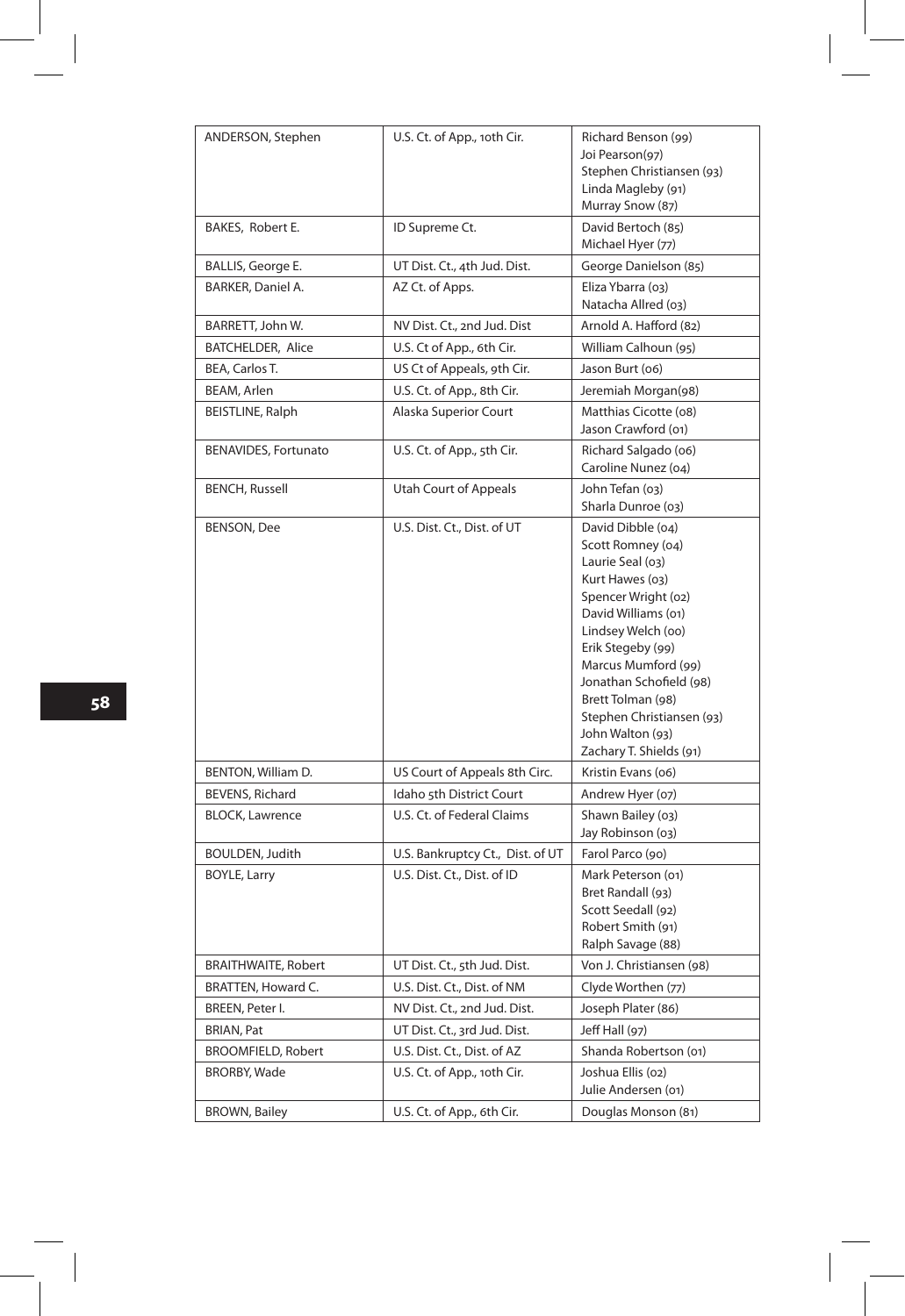| <b>BULLOCK</b>         | U.S. Dist. Ct., Dist. of UT                    | Ryan Tibbitts (84)<br>J. Craig Smith (83)                                                                                         |
|------------------------|------------------------------------------------|-----------------------------------------------------------------------------------------------------------------------------------|
| <b>BURGER, Warren</b>  | U.S. Supreme Ct.                               | Karl Tilleman (90)<br>Von Keetch (87)<br>Monte Stewart (76)                                                                       |
| BURNINGHAM, Guy R.     | UT Dist. Ct., 4th Jud. Dist.                   | Joshua Faulkner (01)<br>Scott Poston (oo)<br>Marie Bramwell (99)<br>Angela Adams (96)<br>George DeFord (95)<br>Roy Montclair (94) |
| BYBEE, Jay             | U.S. Ct. of App., 9th Cir.                     | Natalie Banta (09)<br>Keith Woffinden (08)<br>Shima Baradaran-Robinson<br>(04)                                                    |
| CALLISTER, Marion J.   | U.S. Dist. Ct., Dist. of ID                    | Kevin West (84)<br>Cory Maxwell (79)<br>David Thomas (79)<br>Greg Kerr (78)<br>Lyman Belnap (77)                                  |
| CAMERON, James         | AZ                                             | Ann Matthews (88)<br>Bradley R. Jardine (78)                                                                                      |
| CAMPBELL, Tena         | U.S. Dist. Ct., Dist. of UT                    | Maralyn Reger (99)                                                                                                                |
| CAMPOS, Santiago E.    | U.S. Dist. Ct., Dist. of NM                    | Douglas Balvin (77)                                                                                                               |
| CARDOZA, Joseph        | Hawaii Circuit Court                           | Wilton Leauanae (01)                                                                                                              |
| CARLSON, Monte         | Idaho District Court                           | Mark Peterson (01)                                                                                                                |
| CASSELL, Paul G.       | U.S. Dist. Ct., Dist. of UT                    | Caleb Frischknecht (07)<br>Matt Cannon (06)<br>Justin Starr (04)<br>Benjamin McMurray (03)                                        |
| CARSON                 | U.S. Dist. Ct., Dist. of AZ                    | Patricia Pelfrey (79)                                                                                                             |
| <b>CHAMBERS</b>        | U.S. Ct. of App., 9th Cir.                     | Steve Woodland (77)                                                                                                               |
| CHRISTEN, Morgan       | Alaska Superior Court                          | Rachael Dallin (07)                                                                                                               |
| CHRISTENSEN, A Sherman | U.S. Dist. Ct., Dist. of UT                    | Steve Hayden (92)<br>Einar Johnson (83)<br>David Thomas (72)                                                                      |
| CHRISTENSEN, Carl      | U.S. Dist. Ct., Dist. of NV                    | Charles Burnett (82)                                                                                                              |
| CLARK, Leif            | U.S. Bankruptcy Ct.<br>Western Dis. TX         | Scott Brown (oo)                                                                                                                  |
| CLARK, Charles         | <b>MS</b>                                      | Kenneth Elbert (88)                                                                                                               |
| CLELAND, Robert        | U.S. Dist. Ct.,<br>Eastern Dist. of MI         | Eric Baxter (oo)<br>Paul Kohler (98)                                                                                              |
| COFFMAN, Jennifer      | U.S. Dist Ct.,<br>Western District of Kentucky | Elizabeth Darby (07)                                                                                                              |
| COPPLE, William P.     | U.S. Dist. Ct., Dist. of AZ                    | Stephen R. Pedersen (88)                                                                                                          |
| COPSEY, Cheri C.       | ID 4th Judicial District                       | Kevin Fisher (o9)<br>Ammon Taylor (08)<br>Hyrum Erickson (07)<br>Richard Andrus (05)                                              |
| CORCORAN, Robert       | AZ Supreme Ct.                                 | Jay Allen (91)<br>Scott Klundt (88)                                                                                               |
| COX, Kathleen          | Cir. Ct. for Baltimore Cty.                    | Elliott Petty (02)                                                                                                                |
| DAVIS, Eugene          | U.S. Ct. of App., 5th Cir.                     | Katherine Marie Kulbeth (10)                                                                                                      |

 $\overline{\phantom{a}}$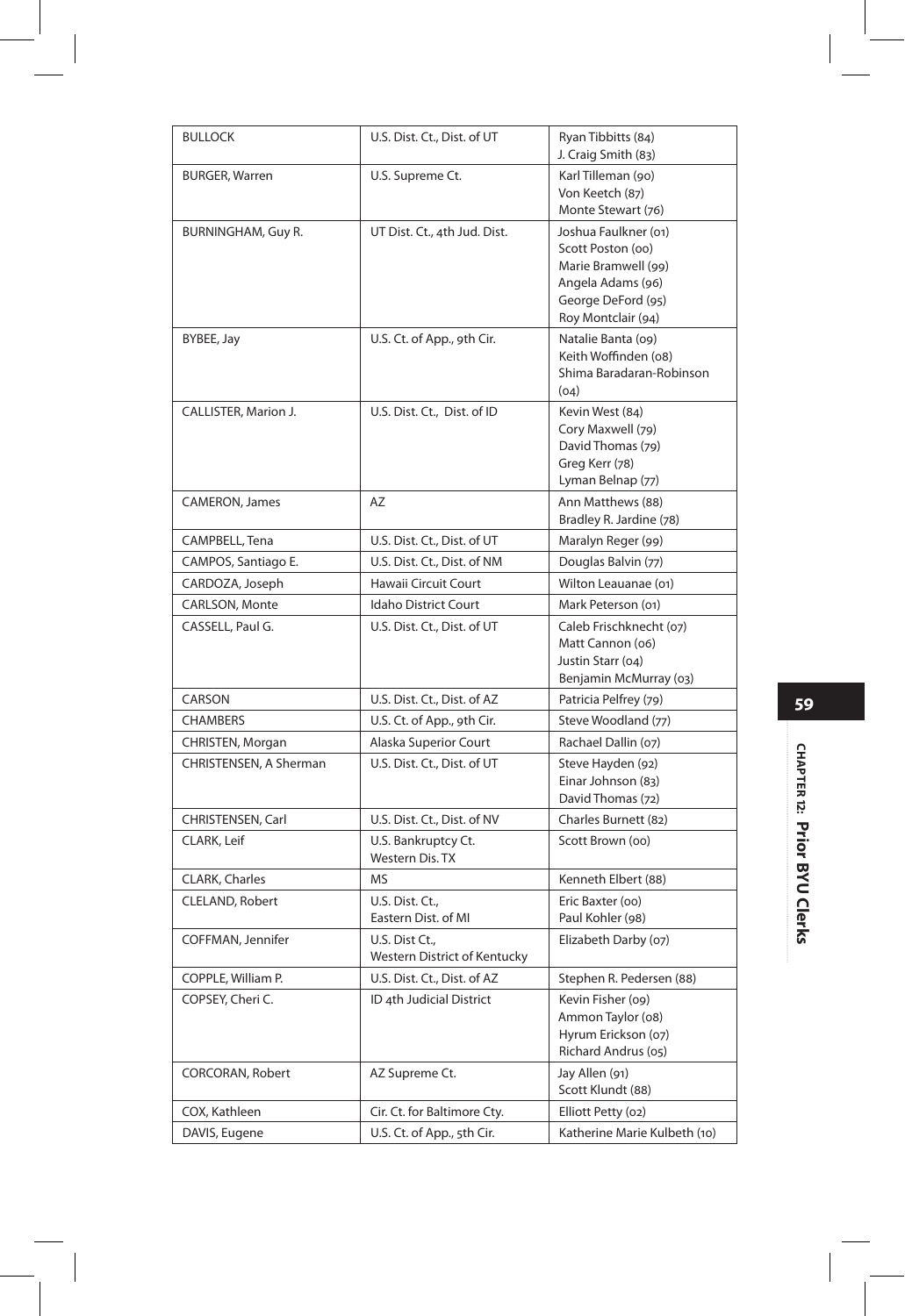| DAVIS, James            | <b>Utah Court of Appeals</b>                | David Dibble (04)                                                                                                                                                                                           |
|-------------------------|---------------------------------------------|-------------------------------------------------------------------------------------------------------------------------------------------------------------------------------------------------------------|
| DAVIS, Lynn             | UT Dist. Ct., 4th Jud. Ct.                  | Rachel Rose (08)<br>Heidi Chewning (07)<br>Donald Olsen (05)<br>Craig Johnson (04)<br>Jaysen Oldroyd (03)<br>Leslie Gallacher (00)<br>Kurt Rowley (96)<br>Stephen Schreiner (95)<br>Helene Kepas-Brown (92) |
| DORIAN, Brett           | U.S. Bankruptcy Ct., Eastern<br>Dist. of CA | Stephen Ehat (81)                                                                                                                                                                                           |
| DUBERSTEIN, C.B.        | U.S. Bankruptcy Ct., Eastern<br>Dist. of NY | Merrill Clark (87)                                                                                                                                                                                          |
| DURHAM, Christine       | UT Supreme Ct.                              | Yvette Diaz (99)<br>Erik Davis (96)<br>Stuart Hinckley (83)                                                                                                                                                 |
| DURRANT, Matthew        | UT Supreme Ct.                              | Curtis Bentley (08)<br>Cory Talbot (oo)                                                                                                                                                                     |
| DURTSCHI, Ray           | U.S. Dist. Ct., Dist. of ID                 | Dennis Olson (84)<br>Joel Tingey (83)<br>Michael Read (82)<br>Joseph Anderson (76)                                                                                                                          |
| EARLY                   | U.S. Dist. Ct., Dist. of AZ                 | Frederick Wood (85)                                                                                                                                                                                         |
| EBEL, David             | U.S. Ct. of App., 10th Cir.                 | Glenn Roper (05)<br>Patricia Owen (89)                                                                                                                                                                      |
| <b>EDMONDSON, Larry</b> | US Ct. of Appeals 11th Cir.                 | David Anderson (06)                                                                                                                                                                                         |
| <b>ELLIOT</b>           | U.S. Bankruptcy Court                       | J. Scott Williams (83)                                                                                                                                                                                      |
| ENGEL, Albert Joseph    | U.S. Ct. of App., 6th Cir.                  | Carolyn White (86)<br>Craig G. Taylor (84)<br>Kevin Bates (83)                                                                                                                                              |
| EUBANK, William E.      | AZ Ct. of App.                              | Ray Riggs (90)<br>Michael Houtz (89)<br>Marvin Hull (89)<br>Daniel J. Anderson (88)<br>Steven Wiggs (88)<br>David Guzman (87)<br>Michael Pruitt (87)<br>Bradley Weech (86)                                  |
| EVES, Philip            | UT Dist. Ct., 5th Jud. Dist.                | Von J. Christiansen (98)                                                                                                                                                                                    |
| EYRE, Donald J., Jr.    | UT Dist. Ct., 4th Jud. Dist.                | Kirstin Cornett-Norman (09)<br>Matt Griffiths (08)<br>Liisa Hancock (05)<br>Shawn Howell (04)<br>Mandy Jensen (03)<br>Lance Locke (02)<br>David Bayles (98)<br>Jennifer Hernandez (97)<br>Mary Wolsey (96)  |
| FARBER, James           | New Jersey State Court                      | Jason Redd (07)                                                                                                                                                                                             |
| <b>FEDERICI</b>         | NV Supreme Ct.                              | Thayne Lowe (86)                                                                                                                                                                                            |
| FELDMAN, Stanley G.     | AZ Supreme Ct.                              | Shane Swindle (86)                                                                                                                                                                                          |
| FERNANDEZ, Ferdinand    | US Ct of Appeals, 9th Circuit               | Daniel Brough (04)                                                                                                                                                                                          |

**60**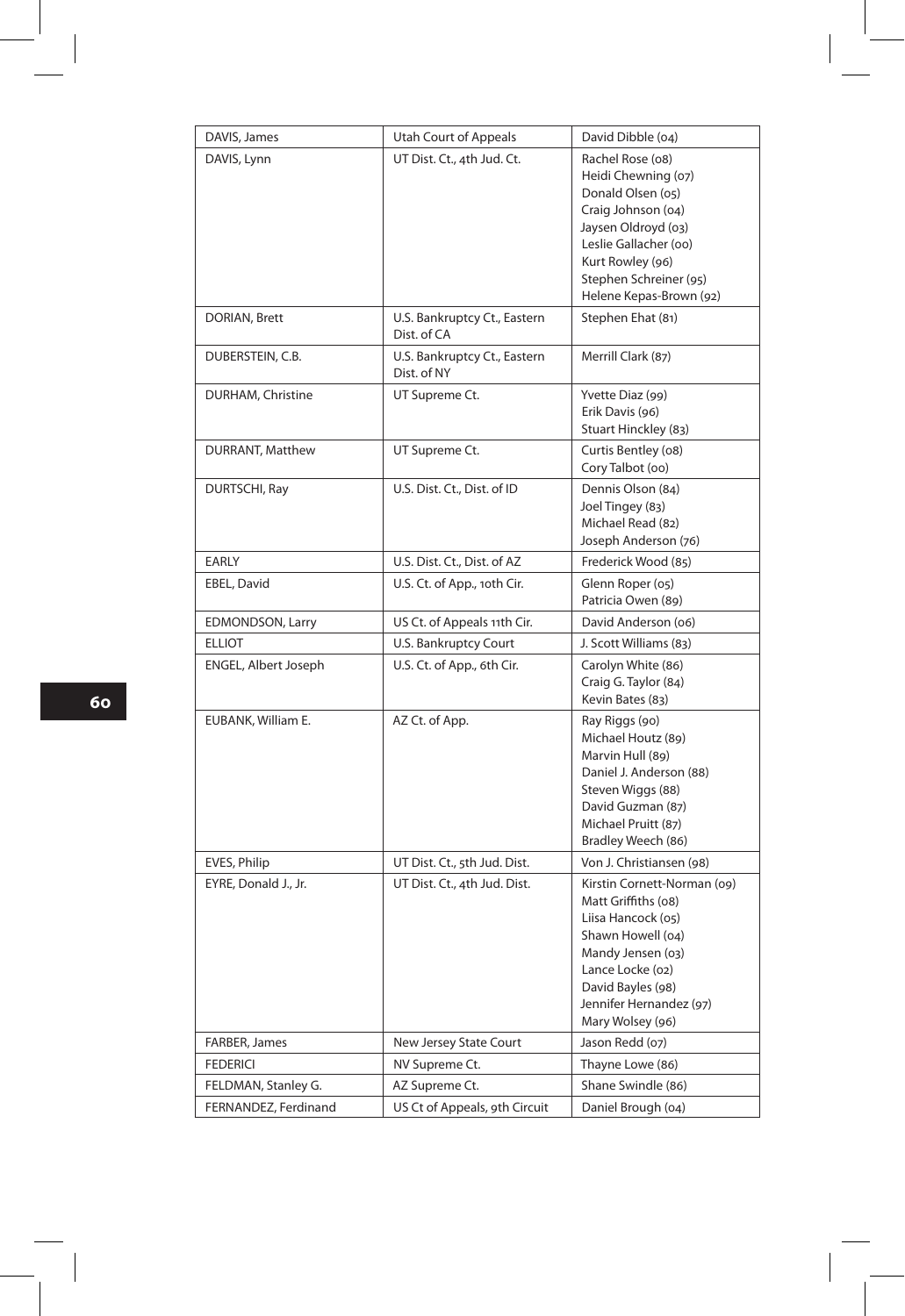| FOLEY, Robert     | U.S. Dist. Ct., Dist. of NV             | Nick Sorensen (86)<br>Dan Schiess (85)<br>Marvin Bagley (85)<br>David Arrington (84)<br>Thomas Boyle (84)<br>Carl Huefner (79)                                                                                                |
|-------------------|-----------------------------------------|-------------------------------------------------------------------------------------------------------------------------------------------------------------------------------------------------------------------------------|
| FREEMAN, Richard  | U.S. Dist. Ct., Northern Dist.<br>of GA | Mike Bothwell (91)                                                                                                                                                                                                            |
| <b>FRIEDMAN</b>   | U.S. Ct. Of Federal Claims              | James Layton (82)                                                                                                                                                                                                             |
| GARFF, Regnal W.  | UT Ct. of App.                          | Linda Barclay (86)                                                                                                                                                                                                            |
| GEORGE, Lloyd D.  | U.S. Bankruptcy Ct., Dist. of NV        | Mark Albright (81)<br>James Chamberlain (79)                                                                                                                                                                                  |
| GEORGE, Lloyd D.  | U.S. Dist. Ct., Dist. of NV             | McKay M. Pearson (90)<br>Douglas Mitchell (89)<br>Gary Milne (88)<br>Timothy Millett (88)<br>Troy Healey (86)<br>Brian Jorgensen (85)<br>Michael L. Allen (81)                                                                |
| <b>GORDON</b>     | AZ Supreme Ct.                          | Timothy R. Zinnecker (86)                                                                                                                                                                                                     |
| <b>GOULD</b>      | U.S. Bankruptcy Ct., Dist. of<br>Utah   | Suzanne Cavanaugh (84)                                                                                                                                                                                                        |
| GRANATA, George   | ID Dist. Ct., 5th Jud. Dist.            | Jamie Swink (97)<br>Lee Edwards (96)<br>Tom Lyons (95)<br>Boyd Baggett (94)<br>Brad Parkinson (93)<br>Kent Jensen (92)<br>Lori Freund (91)<br>Julie Sturgill (89)<br>Kent Hawkins (87)<br>David Nye (86)<br>Kent Higgins (82) |
| GRANT, Sarah      | AZ Ct. of App.                          | Ginger Jarvis (92)<br>Robert Donaldson (87)<br>Carol Swindle (85)                                                                                                                                                             |
| GREENE, Thomas    | U.S. Dist. Ct., Dist. of UT             | Romaine Marshall (01)<br>Issac Paxman (99)<br>Elizabeth Crofts Michie (97)<br>Thomas Isaacson(97)<br>David Chipman (92)<br>Deborah Kruck (90)<br>Michael Sadler (90)<br>James Brown (88)<br>Kelly Nash (86)                   |
| GREENWOOD, Pamela | Utah Ct. of App.                        | William Tanner (oo)                                                                                                                                                                                                           |
| GREER, D.L.       | AZ Ct. of App.                          | Leslie Haacke (87)<br>David Palmer (86)                                                                                                                                                                                       |
| GRIFFITH, Thomas  | US Court of Appeals, DC Circuit         | Zachary Parks (04)                                                                                                                                                                                                            |
| HALL, Gordon R.   | UT Supreme Ct.                          | Terry Wade (82)<br>Vincent Rampton (79)                                                                                                                                                                                       |
| HANSEN, Steven L. | UT Dist. Ct., 4th Jud. Dist.            | Sara Finlinson-Lucas (08)<br>Gary Millward (08)<br>Debra Linford Peck (07)                                                                                                                                                    |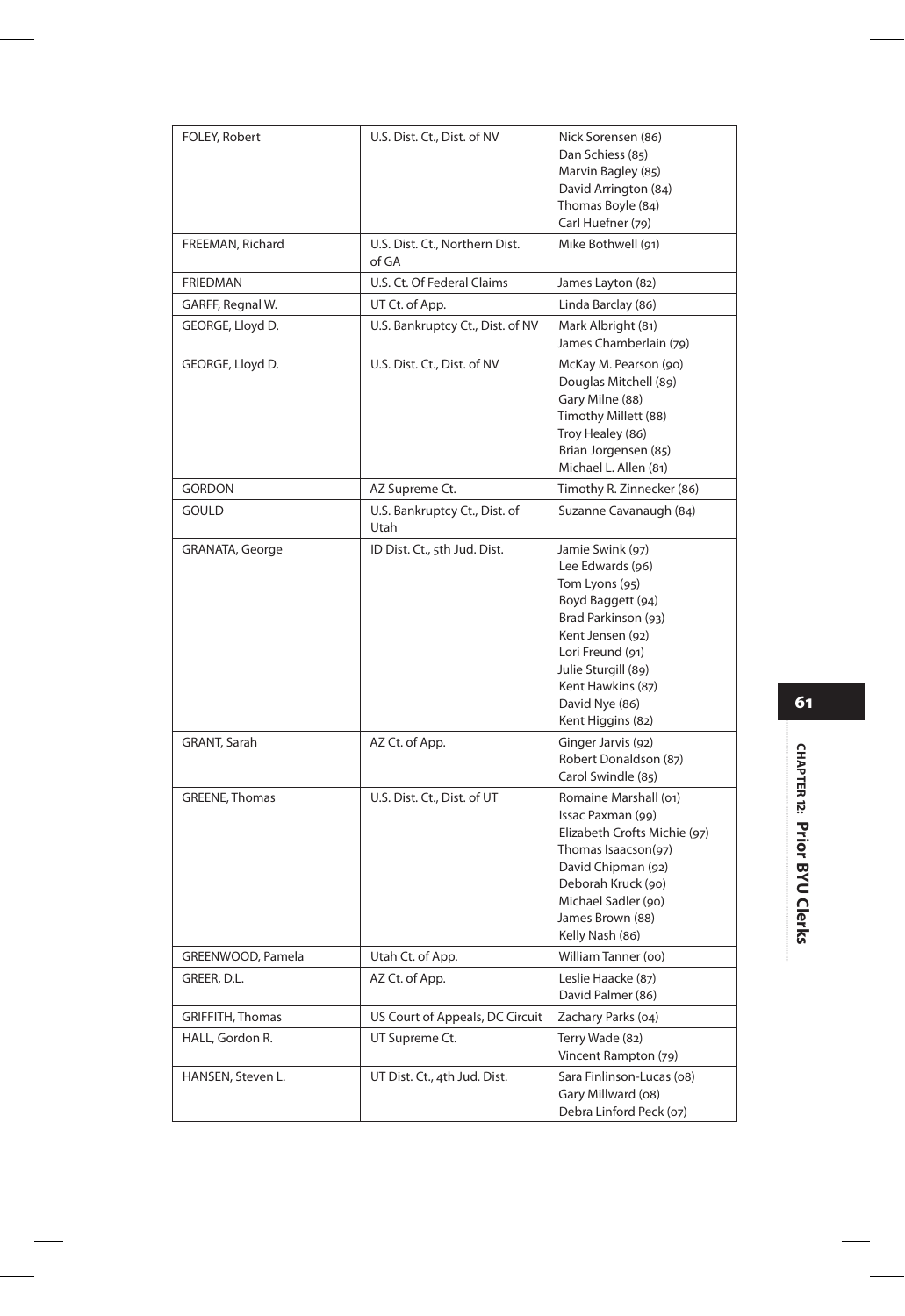|                      |                                             | Lisa Crawford-Blanchard (04)<br>Natalie Peterson (02)<br>Jacey Skinner (02) Catherine<br>deGaston (01)<br>Aaron Borrowman (97)<br>David Doxey (96)<br>Laramie Meritt (95)                                            |
|----------------------|---------------------------------------------|----------------------------------------------------------------------------------------------------------------------------------------------------------------------------------------------------------------------|
| HARDESTY, James W.   | Nevada Supreme Court                        | Rob DeLong (06)                                                                                                                                                                                                      |
| HARDING, Don         | ID Dist. Ct., 6th Jud. Dist.                | Trent A. Grant (97)                                                                                                                                                                                                  |
| HARDING, Ray M. Jr.  | UT Dist. Ct., 4th Jud. Dist.                | Chris Preston (01)<br>Michael Lichfield (oo)<br>Robert Moore (98)<br>Larry Meyers (95)<br>Lauralyn Cabanilla (94)<br>Joseph L. Morton (93)<br>Thomas Cutler (92)<br>Karen H. Newmeyer (90)<br>Donald McCandless (88) |
| HARDING, Ray M. Sr.  | UT Dist. Ct., 4th Jud. Dist.                | David Backman (98)<br>Christine Gerhart (96)<br>Morris Cort Griffin (85)                                                                                                                                             |
| HARDY, Charles       | U.S. Dist. Ct., Dist. of AZ                 | Tadiana Jones (86)                                                                                                                                                                                                   |
| HART, William        | ID                                          | Justin Seamons (88)                                                                                                                                                                                                  |
| HARTZ, Harris L.     | U.S. Ct. Appeals, 10th Circ.                | Justin Starr (04)                                                                                                                                                                                                    |
| HAUK, A. Andrew      | U.S. Dist. Ct., Central Dist. of CA         | James Moss (97)<br>Sterling A. Brennan (86)                                                                                                                                                                          |
| HEAD, Hayden W.      | U.S. Dist. Ct., Southern Dist.<br>of TX     | Mark Dunn (85)                                                                                                                                                                                                       |
| HENDERSON, Karen     | U.S. Ct. of App., D.C. Circuit              | Ryan Nelson (99)                                                                                                                                                                                                     |
| HEDRICK, J.W.        | U.S. Bankruptcy Ct., Eastern<br>Dist. of CA | Adam Affleck (89)                                                                                                                                                                                                    |
| HENRIX, Cheryl K.    | AZ                                          | Bruce Owens (89)                                                                                                                                                                                                     |
| HILTON, Claude M.    | US Dist. Ct. VA                             | Terence Robinson (05)                                                                                                                                                                                                |
| HINOJOSA, Ricardo H. | U.S. Dist. Ct., Southern Dist.<br>of TX     | William Hickman (85)<br>Peter E. Ormsby (84)                                                                                                                                                                         |
| HOLDAWAY, Ronald     | U.S. Ct. of Vet. App.                       | Nancy Foti (00)<br>David Zimmerman (96)<br>Charlene Stoker Jones (93)<br>Rose Marie Reynolds (93)<br>Vicki Huebner (92)                                                                                              |
| HORN, Marian         | U.S. Ct. of Fed. Claims                     | Lisa Norton (94)<br>Mark Brinton (87)                                                                                                                                                                                |
| HOWARD, Fred         | Utah Dist. Ct., 4th Jud. Dist.              | Adam Birk (10)<br>Kiersty Loughmiller (08)<br>Christie Roach (07)<br>Marjorie Fonnesbeck (05)<br>Aaron Dodd (04)<br>John Field (oo)<br>Michael Masse (00)                                                            |
| HOWE, Richard        | UT Supreme Ct.                              | Ron Ahrens (01)<br>Mary Knell (99)<br>Jennie Blake (99)<br>Derek Pullan (93)<br>James McLaren (89)<br>Lisa Watts Baskin (86)                                                                                         |

 $\overline{\phantom{a}}$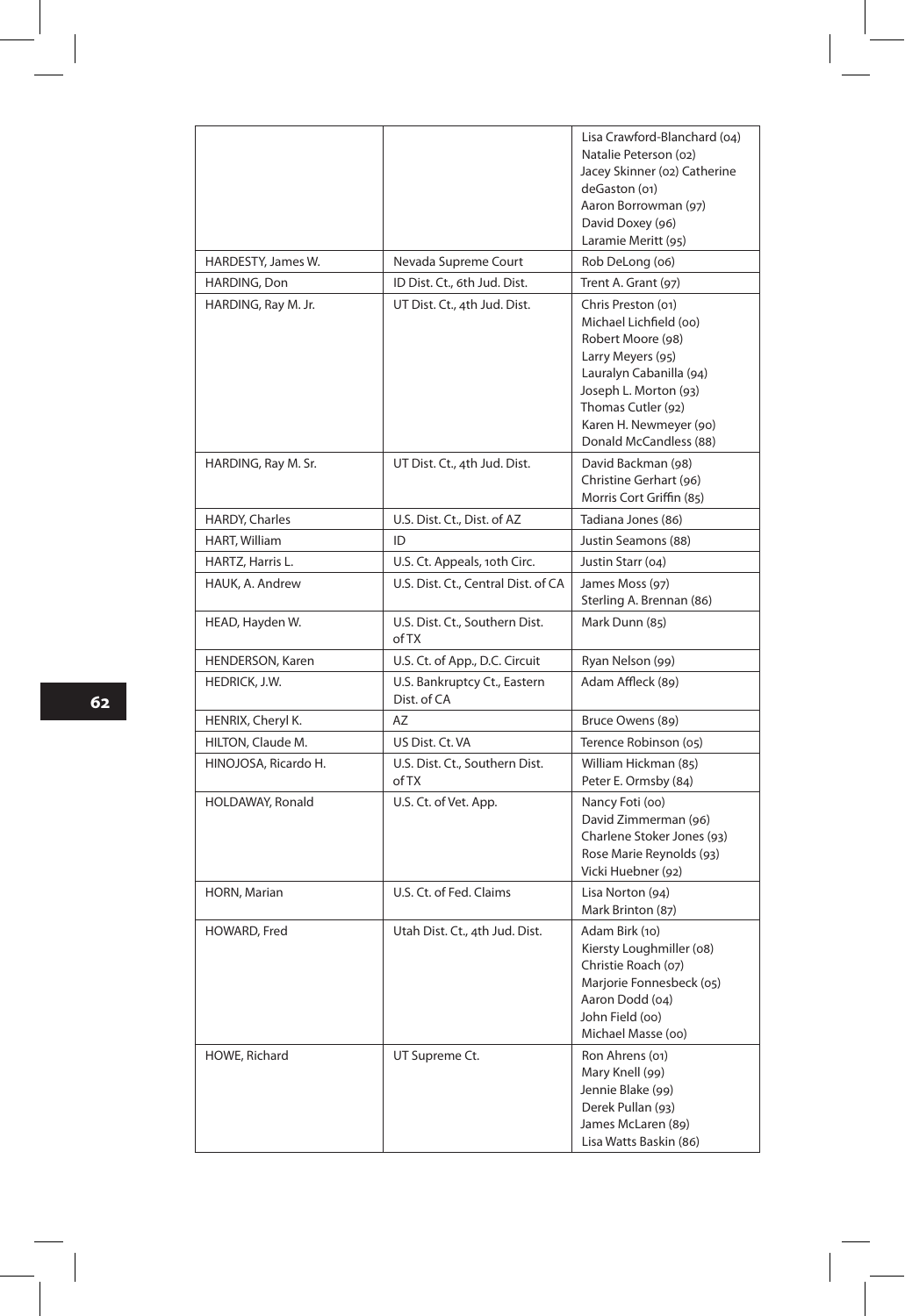| HUFFAKER, Stephen   | NV Dist. Ct., 8th Jud. Dist.              | Bita Khamsi (94)                                                                                                                                                                                                                      |
|---------------------|-------------------------------------------|---------------------------------------------------------------------------------------------------------------------------------------------------------------------------------------------------------------------------------------|
| HUNT, Roger L.      | U.S. Dist. Ct., Dist. of NV               | Brian Christensen (07)<br>Keith Willis (08)<br>Jacob A. Reynolds (06)                                                                                                                                                                 |
|                     |                                           | Julie Edwards (02)<br>David Zimmerman (96)                                                                                                                                                                                            |
| JACKSON, Norman H.  | UT Ct. of App.                            | Andrew Stanger (04)<br>Ryan Tenney (03)<br>Andrew Peterson (02)<br>Kelly Peterson (01)<br>Mark Lehnardt (oo)<br>Tanya Cluff (96)<br>Laurie Gilliland (94)<br>Claralyn Martin Hill (90)                                                |
| JENKINS, Bruce      | U.S. Dist. Ct., Dist. of UT               | Whitney Peterson (91)<br>Joseph Hepworth (84)                                                                                                                                                                                         |
| JOHNSON, Christine  | Utah 4th Dist. Ct.                        | Sally Williams (09)                                                                                                                                                                                                                   |
| JOHNSON, Diane      | AZ Court of Appeals                       | Timothy Overton (07)<br>Marilyn Rencher (06)                                                                                                                                                                                          |
| JOHNSON, James      | <b>WA Supreme Court</b>                   | Kristen Byrd (07)                                                                                                                                                                                                                     |
| JOHNSTON, Robert    | U.S. District Court, Dist. of<br>Nevada   | Richard Scow (04)<br>Dwayne Nobles (99)<br>Paul Worth Van Derwerken<br>(88)                                                                                                                                                           |
| JONES, Charles      | AZ Supreme Ct.                            | Tyler Stradling (03)<br>James Ahlstrom (98)                                                                                                                                                                                           |
| JONES, Edith H.     | U.S. Ct. of App., 5th Cir.                | Sarah Chow (02)<br>Steven Matthew Cook (98)<br>Dale Hansen (95)<br>Ken Wallentine (91)                                                                                                                                                |
| JONES, Robert Clive | U.S. Bankruptcy Ct., Dist. of NV          | Blake Bertagna (06)<br>Betsy Fowler (05)<br>James Jones (03)<br>Wayne R. Farnsworth (96)<br>Todd Tuggle (96)<br>Joseph Covey (96)<br>Christy Campbell (95)<br>Blaine Bates (94)<br>John Linden Saccoman (86)<br>Michael L. Allen (81) |
| JONES, Steven       | NV Dist. Ct., 8th Jud. Dist.              | Jim Oronoz (97)                                                                                                                                                                                                                       |
| KAY, Alan C.        | U.S. Dist. Ct., Dist. of HI               | Scott Wilson (90)                                                                                                                                                                                                                     |
| KELLY, Paul         | 10th Circuit Ct. of Appeals<br>New Mexico | Brent Little (07)<br>Marcus Porter (00)                                                                                                                                                                                               |
| LANE, Robert        | Nevada District Ct, 5th Jud.<br>Dist.     | Tim Sutton (08)                                                                                                                                                                                                                       |
| LANGFORD, Leonard   | AZ Superior Ct.                           | Joseph (Joe) Gebara (90)                                                                                                                                                                                                              |
| LAYCOCK, Claudia    | Utah District Court, 4th Jud.<br>Dist     | Jennifer Carlquist (08)<br>Teral Tree (05)<br>Erin Eliason (04)<br>Christina Erickson (03)<br>Joshua Faulkner (01)                                                                                                                    |
| LEHMAN, Jack        | Nevada District Ct., 8th Jud.<br>Dist.    | Dena James (00)                                                                                                                                                                                                                       |

## CHAPTER 12: Prior BYU Clerks **CHAPTER 12: Prior BYU Clerks**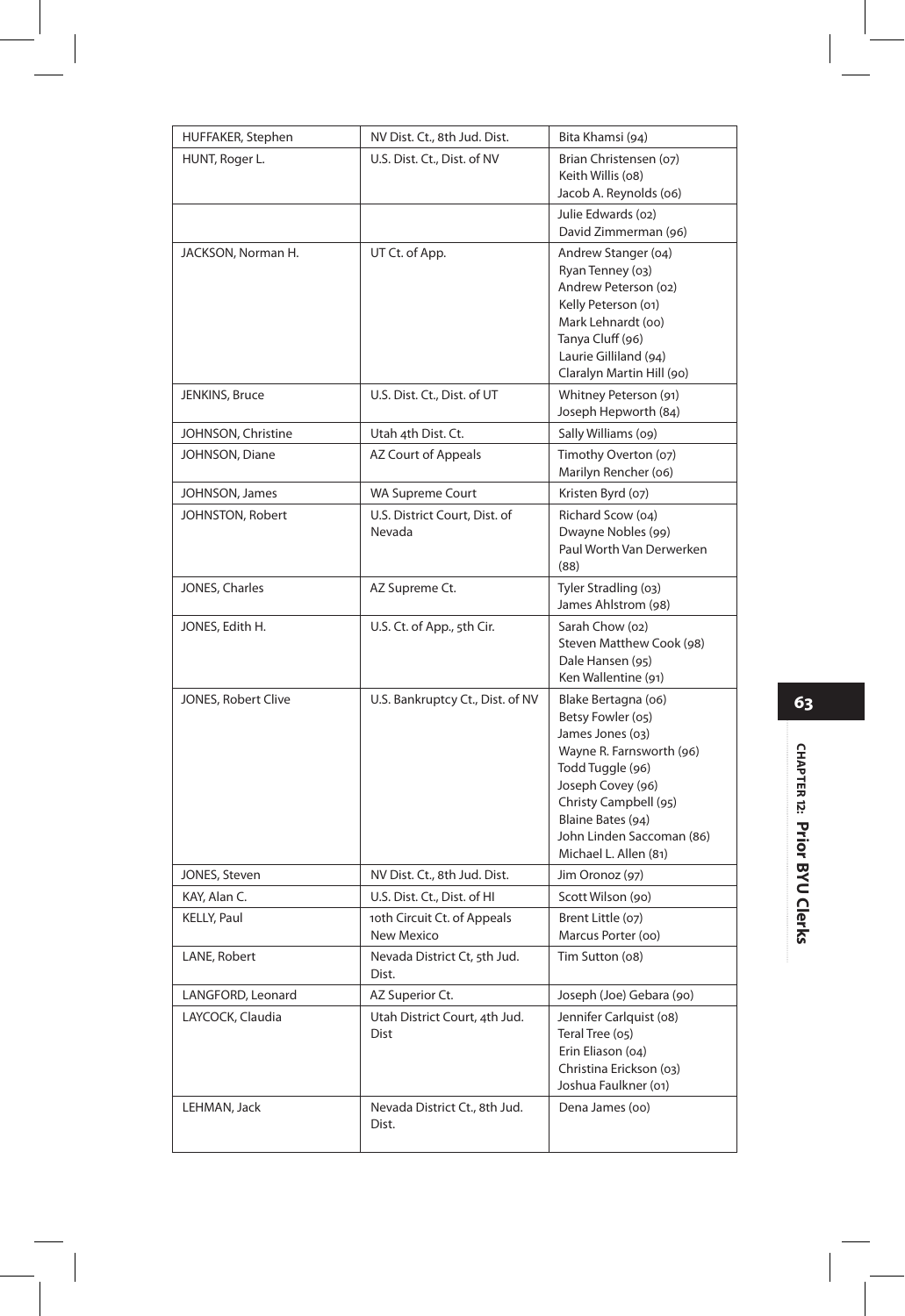| LEWIS                 | U.S. Ct. of App., 10th Cir.                    | David Detton (76)                                                                                                                                                                                                                                                                                                                                         |
|-----------------------|------------------------------------------------|-----------------------------------------------------------------------------------------------------------------------------------------------------------------------------------------------------------------------------------------------------------------------------------------------------------------------------------------------------------|
| LIVELY, Pierce        | U.S. Ct. of App., 6th Cir.                     | Steve Bednar (91)                                                                                                                                                                                                                                                                                                                                         |
| LOEHRER, Sally        | Nevada District Ct., 8th Jud.<br>Dist.         | Micah Echols (03)                                                                                                                                                                                                                                                                                                                                         |
| LOGAN, James          | U.S. Ct. of App., 10th Cir.                    | Craig Dallon (91)<br>Richard Page (82)<br>Val Christensen (80)                                                                                                                                                                                                                                                                                            |
| LOURIE, Alan          | U.S. Ct of App., Fed. Cir.                     | Kenneth Barrow (90)                                                                                                                                                                                                                                                                                                                                       |
| LYON, Michael D.      | UT Dist. Ct., 2nd Jud. Dist.                   | Trent Nelson (98)<br>Lindsey Gustafson (95)                                                                                                                                                                                                                                                                                                               |
| MABEY, Ralph R.       | U.S. Bankruptcy Ct., Dist. of UT               | Steve McCardell (81)<br>Annette Jarvis (79)<br>Morris Linton (78)                                                                                                                                                                                                                                                                                         |
| MACKINNON, George E.  | U.S. Ct of App., DC Cir.                       | John Adams (81)<br>Bill Holyoak (80)                                                                                                                                                                                                                                                                                                                      |
| MAETANI, Howard       | UT Dist. Ct., 4th Jud. Dist.                   | Jeri Allphin (98)<br>Deverie Christensen (97)<br>Troy Crossley (96)<br>Christine Petersen (95)<br>Kelly Frye (92)                                                                                                                                                                                                                                         |
| MAHONEY, Daniel       | U.S. Ct. of App., 2nd Cir.                     | Scott Crowley (88)                                                                                                                                                                                                                                                                                                                                        |
| MALLET, William M.    | U.S. Dist. Ct., Southern Dist.<br><b>Of TX</b> | James McMurdie (86)                                                                                                                                                                                                                                                                                                                                       |
| MANGANO, Guy J.       | NY Supreme Ct., App. Division                  | Joanne Rowland (86) (clerks<br>reported to all 15 judges)                                                                                                                                                                                                                                                                                                 |
| <b>MANION, Daniel</b> | U.S. Ct. of App., 7th Cir.                     | Alexander Dushku (93)                                                                                                                                                                                                                                                                                                                                     |
| McDADE, Darold J.     | Utah 4th District Court                        | Lance Talakai (10)<br>Marcus Draper (08)                                                                                                                                                                                                                                                                                                                  |
| <b>McFADDEN</b>       | ID Supreme Ct.                                 | Anthony Hall (82)                                                                                                                                                                                                                                                                                                                                         |
| McGREGOR, Ruth        | AZ Supreme Court                               | Reese Anderson (99)                                                                                                                                                                                                                                                                                                                                       |
| McGUIRE, Robert C.    | U.S. Bankruptcy Ct.,<br>Northern Dist. of TX   | Bryan Elwood (oo)                                                                                                                                                                                                                                                                                                                                         |
| McHUGH, Caroline      | UT Court of Appeals                            | Jessame Petersen (09)                                                                                                                                                                                                                                                                                                                                     |
| McKAY, Monroe (J)     | U.S. Ct. of App., 10th Cir.                    | Brigham Harman (09)<br>Brigham Cannon (05)<br>Lance Lehnhof (02)<br>Evan Tilton (01)<br>Rod Andreason (oo)<br>Jon Hafen (91)<br>Kathryn Balmforth (90)<br>Denise Lindberg (88)<br>David Crapo (87)<br>Glen Collyer (86)<br>Blake Atkin (84)<br>Stanley E. Everett (80)<br>Gary Dodge (79)<br>Cheryl Preston (79)<br>Kenneth Smith (78)<br>Greg Smith (78) |
| McKEE, Duff           | ID 4th Dist. Court                             | Chris Yorgason (98)                                                                                                                                                                                                                                                                                                                                       |
| McKEAG, Jane          | U.S. Bankruptcy Ct., Eastern<br>Dist. of CA    | David Buchanan (99)<br>Christine Clark (95)                                                                                                                                                                                                                                                                                                               |
| McKIBBEN, Howard D.   | U.S. Dist. Ct., Dist. of NV                    | Dan Ditto (85)                                                                                                                                                                                                                                                                                                                                            |

 $\overline{\phantom{a}}$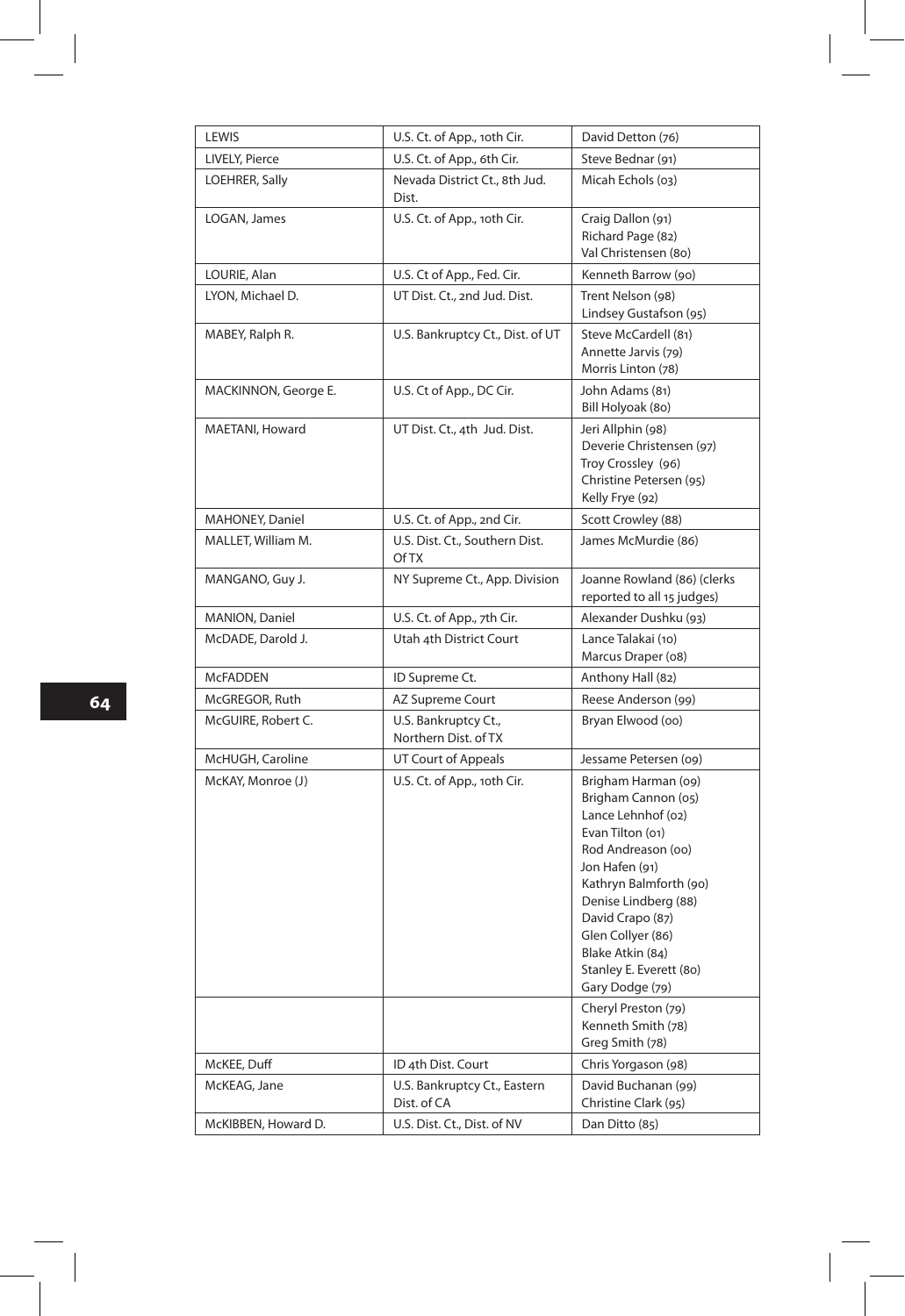| McVEY, Samuel D.         | Utah 4th Dist. Ct.                           | Christopher Infanger (09)<br>Kathryn Durrant (08)<br>Brian Christensen (07)<br>Chris Feuz (05)              |
|--------------------------|----------------------------------------------|-------------------------------------------------------------------------------------------------------------|
|                          |                                              | Paul Dodd (05)                                                                                              |
| MERRITT, Gilbert S.      | U.S. Ct. of App., 6th Cir.                   | Steven Chidester (85)                                                                                       |
| MEYERS, James W.         | U.S. Bankruptcy Ct., Southern<br>Dist. of CA | D. Rand Henderson (86)                                                                                      |
| MOELLER, James           | AZ Supreme Ct.                               | Robert Fisher (93)                                                                                          |
| MORTENSEN, David         | Utah 4th Dist. Ct.                           | Christopher Madsen (10)<br>Deborah Blickfeldt (09)                                                          |
| MOOREMAN, Robert         | U.S. Bankruptcy Ct., Dist. of AZ             | John E. Cutler (89)<br>Steven Allred (87)<br>Jim F. Lundberg (87)                                           |
| MOWBRAY, John            | NV Supreme Ct.                               | Mike Royal (92)<br>Steven Loosle (86)<br>Richard Rife (80)                                                  |
| MURPHY, Michael          | U.S. Ct. of App., 10th Cir.                  | Tanya Cluff (96)<br>Randy Allen (96)                                                                        |
| NEBEKER, Frank           | U.S. Ct. of Vet. App.                        | Michael Goltry (93)<br>Stacy Hoagland (91)<br>Richard Bednar (89)<br>Robert McIntosh (89)                   |
| NEBEKER, Frank           | DC Ct. of Appeals                            | Morris Linton (78)                                                                                          |
| NETTESHEIM, Christine C. | U.S. Ct. of Fed. Claims                      | Robert Padilla (93)                                                                                         |
| NORRIS, Alan E.          | U.S. Ct. of App., 6th Cir.                   | Daniel Witte (98)                                                                                           |
| NYE, David C.            | ID 6th District                              | Charlotte Larsen (08)                                                                                       |
| OAKS, Dallin H.          | UT Supreme Ct.                               | Fred Essig (82)<br>Jeanna Wogan (80)                                                                        |
| O'BRIEN, Terrance        | US. Ct. of App., 10th Cir.                   | Rana Lehnardt (02)                                                                                          |
| O'CONNOR, Sandra Day     | U.S. Supreme Ct.                             | Denise Lindberg (91)                                                                                        |
| OGG                      | U.S. Dist. Ct., Dist. of AZ                  | Gregory L. Miles (77)                                                                                       |
| OLSEN, Randy M.          | Fairbanks Superior Court                     | Derek Averett (08)<br>Ron Fuller (05)<br>Darren Watts (04)                                                  |
| ORME, Gregory K.         | UT Ct. of App.                               | Sara Becker (04)<br>Karina Fox (02)<br>Gregory Belliston (02)<br>John Luthy (00)<br>Barbara W. Sharp (94)   |
| ORMSBY, Peter            | U.S. Dist. Ct., Southern Dist.<br>of TX      | Sean Bailey (08)<br>Christopher Cutler (99)<br>Windy Venable (99)<br>Stevan Buys (96)<br>Mark Egan (92)     |
| PAPEZ, Dan L.            | Nevada 7th Judicial Dist.                    | Dorothy Kingston (02)                                                                                       |
| PARISI, Thomas           | Pennsylvania State Court                     | Bradley Schmidt (07)                                                                                        |
| PARK, Boyd L.            | UT Dist. Ct., 4th Jud. Dist.                 | Christine Sagendorf (96)<br>Todd Turnblom (95)<br>Jeffrey Orr (92)<br>Dan Shumway (91)<br>Janene Eller (90) |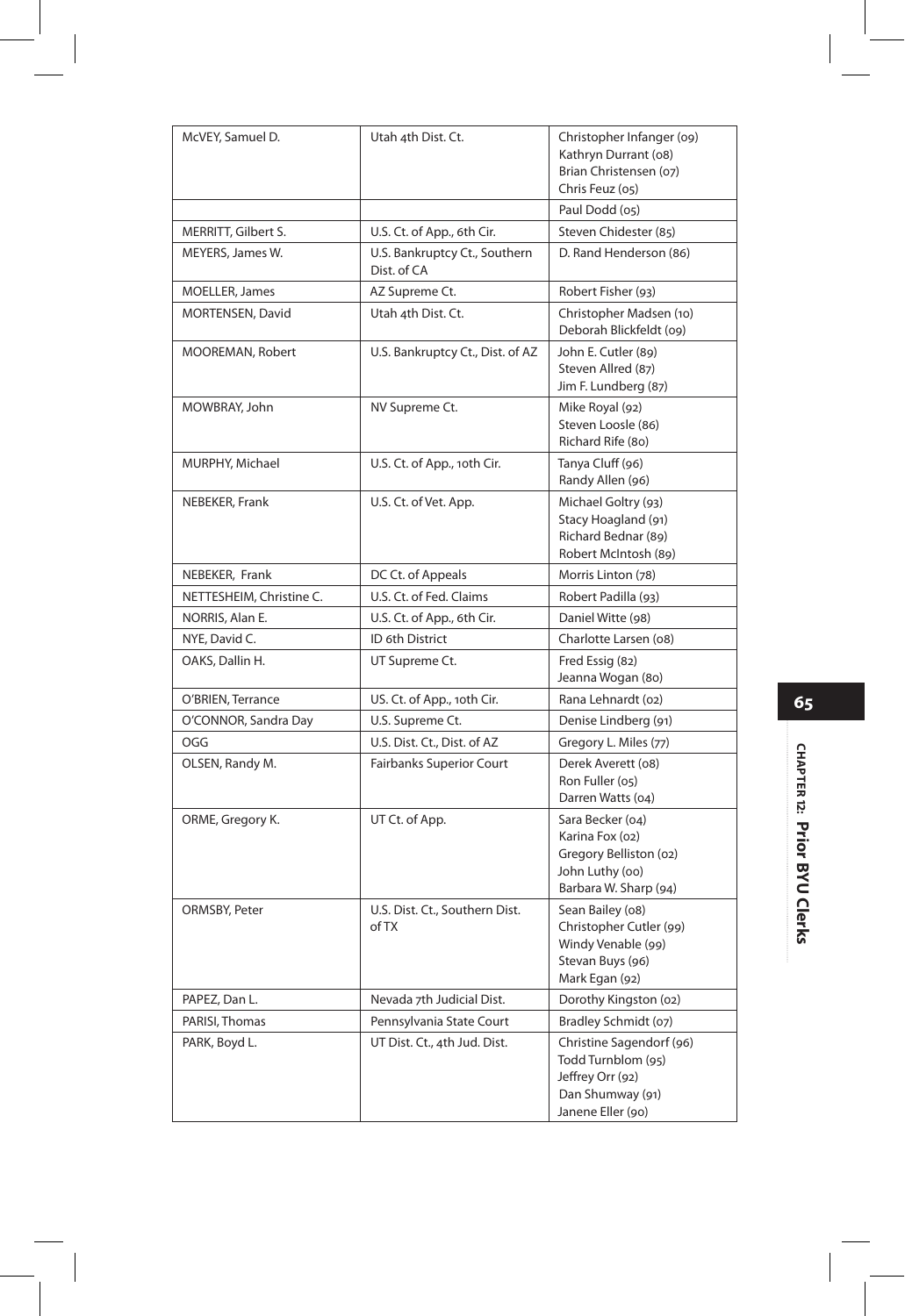| PARRISH, Jill N.         | Utah Supreme Ct.                   | Jeffry Gittins (07)<br>Betsy Haws (06)<br>Kris Bahr (06)<br>Matt Tenney (05)<br>Jerry Fors (05)<br>Breanne Devey (05) |
|--------------------------|------------------------------------|-----------------------------------------------------------------------------------------------------------------------|
|                          |                                    | Daniel Brough (04)<br>Laurie Seal (03)                                                                                |
| PARSONS, Don             | <b>DE State Court</b>              | Matthew Wright (09)                                                                                                   |
| <b>PAYNE</b>             | NM Supreme Ct.                     | Jonathan Neville (81)<br>Neils Thompson (80)<br>Thomas Rice (77)                                                      |
| <b>PAYNE</b>             | U.S. Dist. Ct., Dist. of NM        | Ben Allen (78)                                                                                                        |
| POWELL, Lewis F.         | U.S. Supreme Ct.                   | Mike Mosman (86)<br>Eric Andersen (79)                                                                                |
| PRATT, George C.         | U.S. Ct. of App., 2nd Cir.         | Von Keetch (88)                                                                                                       |
| PUCCINELLI, Andrew       | ID Dist Ct, 4th Jud. Dist.         | Chad Olsen (10)                                                                                                       |
| PULLAN, Derek            | UT Dist. Ct., 4th Judicial Dist.   | Barbara Young (06)<br>Stanley Clark (04)                                                                              |
| RADER, Randall           | U.S. Ct. of App., Fed. Cir.        | Mark Miller (02)<br>Tina Chapell (00)<br>Jared Goff (99)<br>Craig Rogers (98)<br>David Todd (97)<br>Matt Bryan (90)   |
| RANDOLPH, Arthur Raymond | US Ct of Appeals-DC Circ.          | Ryan Morris (05)                                                                                                      |
| REAL, Manual             | U.S. Dist. Ct., Central Dis. Of CA | Michael Hanagan (02)                                                                                                  |
| REAVLEY, Thomas M.       | U.S. Ct. of App., 5th Cir.         | Craig Stewart (86)                                                                                                    |
| REHNQUIST, William       | US Supreme Ct.                     | Jay Jorgensen (98)<br>Steve Sargent (93)                                                                              |
| RIDGWAY, Delissa J.      | US Court of International Trade    | Mark Lehnardt (oo)                                                                                                    |
| RIORDAN, William F.      | NM Supreme Ct.                     | James Payne (81)                                                                                                      |
| RIPPLE, Kenneth          | U.S. Ct. of App., 7th Cir.         | Margaret Robertson (02)<br>Mark Hutchison (90)<br>Todd Maynes (86)                                                    |
| ROBINSON, Sue            | U.S. District Court, DE            | Nathan Catchpole (06)                                                                                                 |
| ROGERS, John M.          | U.S. Court of App., 6th Cir.       | Peter Jenkins (08)                                                                                                    |
| <b>RONEY</b>             | U.S. Ct. of App., 5th Cir.         | Scott Farnsworth (79)                                                                                                 |
| ROWETT, Robert           | ID Dist. Ct., 4th Jud. Dist.       | Alan Taylor (87)                                                                                                      |
| RUSSELL, Donald          | U.S. Ct. of App., 4th Cir.         | Jay S. Bybee (80)                                                                                                     |
| RUSSON, Leonard          | UT Ct. of App.                     | Jonathan Johnson (93)                                                                                                 |
| RYAN, Michael            | Arizona Court of Appeals           | David Garner (oo)                                                                                                     |
| SALMON, Larry            | GA Superior Ct.                    | Malcolm Burt (93)                                                                                                     |
| SAM, David               | U.S. Dist. Ct., Dist. of UT        | John K. West (84)<br>Suzanne K. Browne (84)                                                                           |
| SCARBOROUGH, James       | <b>NM</b>                          | David Beazer (87)                                                                                                     |
| SCHOFIELD, Anthony       | UT Dist. Ct., 4th Jud. Ct.         | Lily Huntington (06)<br>Jacob Powell (05)<br>Matthew Anderson (03)<br>Paul Waldron (96)<br>Wayne Jones (95)           |

 $\overline{\phantom{a}}$ 

 $\begin{array}{|c|c|} \hline \rule{0pt}{12pt} \rule{0pt}{2.5pt} \rule{0pt}{2.5pt} \rule{0pt}{2.5pt} \rule{0pt}{2.5pt} \rule{0pt}{2.5pt} \rule{0pt}{2.5pt} \rule{0pt}{2.5pt} \rule{0pt}{2.5pt} \rule{0pt}{2.5pt} \rule{0pt}{2.5pt} \rule{0pt}{2.5pt} \rule{0pt}{2.5pt} \rule{0pt}{2.5pt} \rule{0pt}{2.5pt} \rule{0pt}{2.5pt} \rule{0pt}{2.5pt} \rule{0pt}{2.5pt} \rule{0pt}{2.5$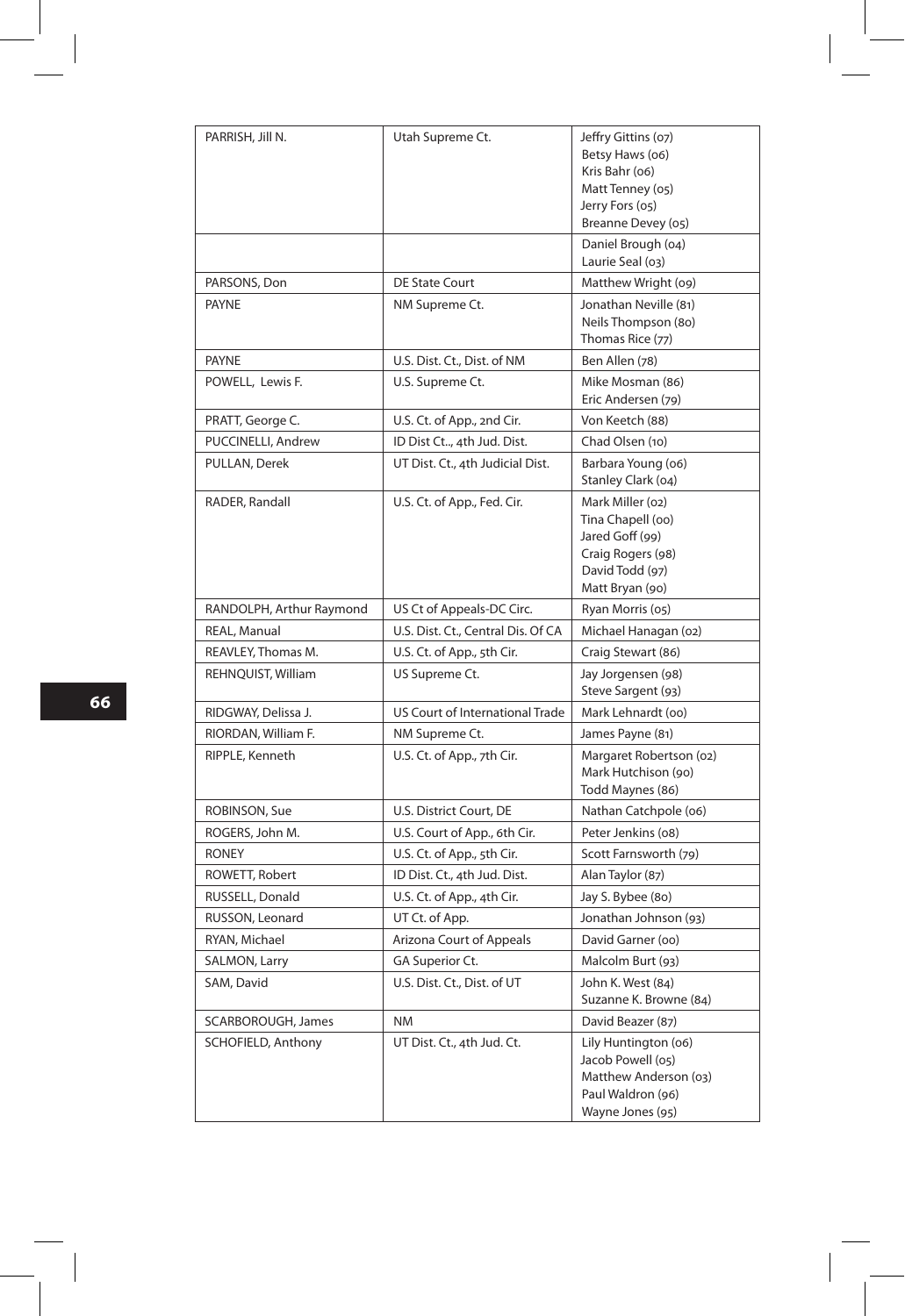| SCHWATZMAN, Alan M. | ID Dist. Ct., 4th Jud. Ct.             | Allen Davis (90)<br>Kenneth Jorgensen (89)<br>Robert N. Johnson (88)                                                                                                                                                                           |
|---------------------|----------------------------------------|------------------------------------------------------------------------------------------------------------------------------------------------------------------------------------------------------------------------------------------------|
| SEE, Harold         | Alabama Supreme Court                  | Amberly Page (06)                                                                                                                                                                                                                              |
| SEYMOUR, Stephanie  | US Ct. of App., 10th Cir.              | James W. Stewart (81)                                                                                                                                                                                                                          |
| SHELLEY, Melvyn     | AZ Ct. of App.                         | Don Fletcher (87)<br>D. Rand Henderson (86)                                                                                                                                                                                                    |
| SHORTELL, Brian     | AK Superior Ct.                        | Sean Hosman (95)                                                                                                                                                                                                                               |
| SILAK, Cathy        | ID Supreme Ct.                         | Paul Echohawk (98)<br>Robert Vail (91)                                                                                                                                                                                                         |
| SMITH, Marvin M.    | ID Dist. Ct., 7th Jud. Dist.           | Allison C. Miller (91)                                                                                                                                                                                                                         |
| SMITH, Milan D.     | U.S. Court of Appeals, 9th Cir.        | Blake Bertagna (06)                                                                                                                                                                                                                            |
| SMITH, N. Randy     | U.S. Court of Appeals, 9th Cir.        | Brandon Stoker (10)<br>Adam Heder (09)<br>Jim Dalton (06)                                                                                                                                                                                      |
| SMITH, Rebbeca B.   | U.S. Dist. Ct.,<br>Eastern Dist. of VA | W. Scott Simpson (87)                                                                                                                                                                                                                          |
| SNOW, Murray        | Arizona Court of Appeals               | Richard Barker (09)<br>Jason Jardine (04)                                                                                                                                                                                                      |
| SOUTER, Milton M.   | AK Superior Ct., 3rd Dist.             | Donald Thomas (84)                                                                                                                                                                                                                             |
| SPAULDING, Karla R. | US Dist. Ct. FL                        | Scott Borrowman (05)                                                                                                                                                                                                                           |
| STEFFEN, Thomas     | NV Supreme Ct.                         | Ryan J. Earl (94)<br>David Albright (93)<br>David Hardy (93)<br>Hope Case (92)<br>James Edwards (91)<br>Michael Knudsen (90)<br>James Powell (89)<br>Mark DeMeester (87)<br>Ernest Horstmanshoff (87)<br>Toby Threet (86)<br>Steven Bale (85)  |
| STEINHEIMER, Connie | NV Dist. Ct., 2nd Jud. Dist.           | Charles Woodman (93)                                                                                                                                                                                                                           |
| STEVENS, Daniel     | UT                                     | David Gee (86)                                                                                                                                                                                                                                 |
| STEWART, I. Daniel  | UT Supreme Ct.                         | Stanford Purser (99)<br>Richard Blake (98)<br>Matt Richard (97)<br>Patrick Tanner (96)<br>Eric Johnson (94)<br>Robert Laflin (93)<br>R. Chet Loftis (92)<br>Lee Radford (89)<br>Paul Hoffman (88)<br>Larry Jenkins (86)<br>Merrill Nelson (82) |
| STEWART, Ted        | U.S. District Ct., Dist. of UT         | Brandon Pond (10)<br>Eric Clarke (10)<br>Robert Hales (oo)                                                                                                                                                                                     |
| STOTT, Gary D.      | Utah Fourth District Court             | Nancee Tegeder (04)<br>Jared Frei (00)<br>Laura Ferrin (99)                                                                                                                                                                                    |

 $\overline{\phantom{a}}$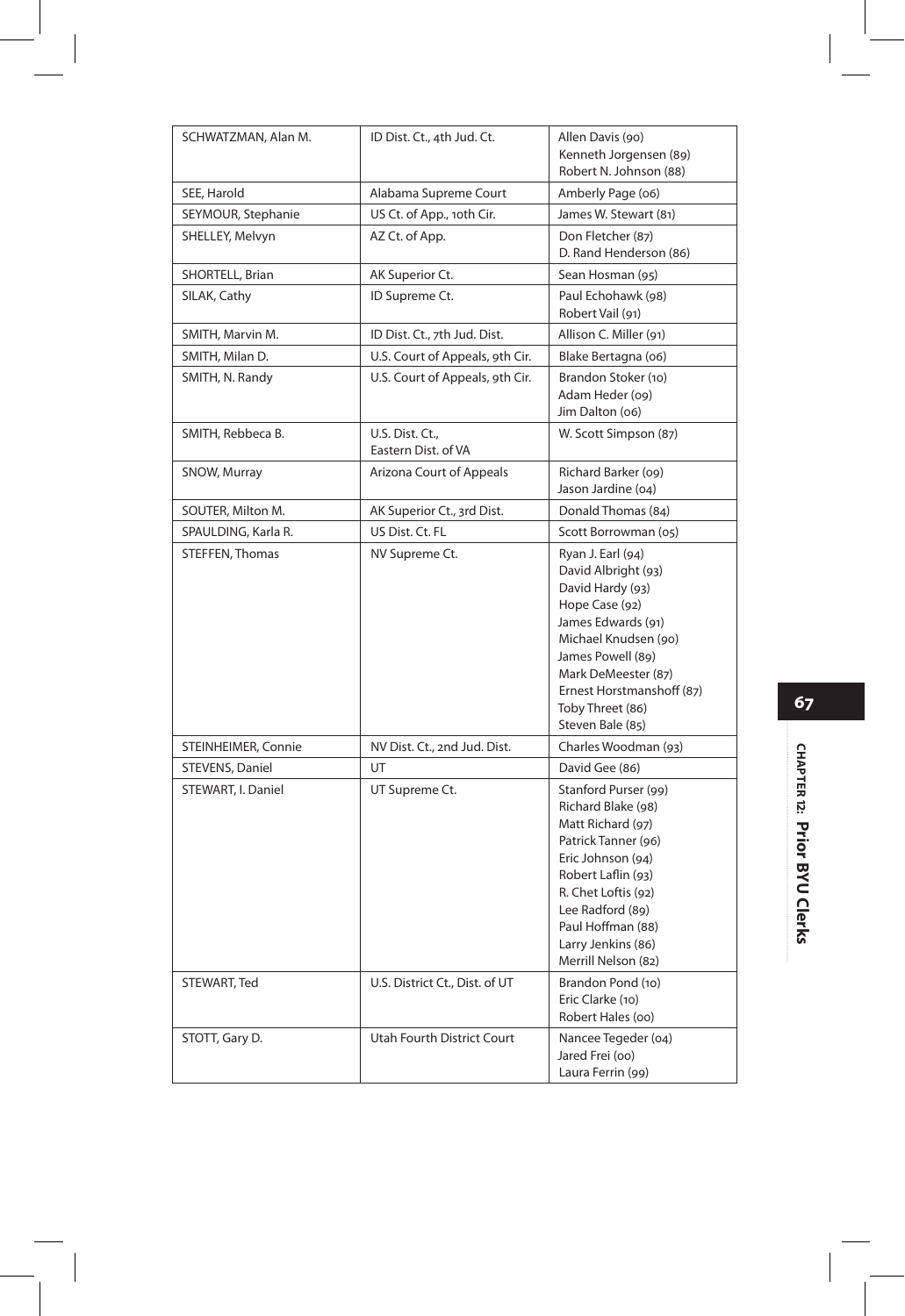| SWIFT, Stephen                  | U.S. Tax Ct.                                | Matt Hunsaker (05)<br>Anna Long (01)<br>Kristen Hellwell (97)<br>Blaine Holiday (90)<br>Kimberly Stanley (85)                                                                                          |
|---------------------------------|---------------------------------------------|--------------------------------------------------------------------------------------------------------------------------------------------------------------------------------------------------------|
| TACHA, Deanell                  | U.S. Ct. of App., 10th Cir.                 | Steve Sargent (93)<br>Monte Deere (91)                                                                                                                                                                 |
| TAYLOR, James                   | Utah District Ct., 4th Jud. Dis.            | Allison Hughes (10)<br>Jordan Zendejas (09)<br>Laura Cantera (07)<br>Alex Fuentes (06)<br>Patrick Bowen (04)<br>Loren Messerly (03)<br>Larry Wahlquist (02)<br>Carey Nuttall (01)<br>Roy Bischoff (oo) |
| THOMAS,                         | U.S. Dist. Ct., Dist. of ID                 | Kevin Homer (82)<br>Christine Burdick (80)                                                                                                                                                             |
| THOMAS, Clarence                | U.S. Supreme Ct.                            | Hannah Clayson Smith (01)                                                                                                                                                                              |
| THOMPSON, Bruce R.              | <b>NV</b>                                   | Jeffrey Whitehead (87)                                                                                                                                                                                 |
| THOMPSON, Eckhart A.            | U.S. Bankruptcy Ct., Eastern<br>Dist. of CA | Robert Fugal (82)<br>Stephen Ehat (81)                                                                                                                                                                 |
| THORNE, William A.              | <b>Utah Third District Court</b>            | Yvette Diaz (99)                                                                                                                                                                                       |
| TIDWELL, Moody R.               | U.S. Ct. of Fed. Claims                     | David Zimmerman (96)<br>Stephen Kelly (92)<br>Stephen Hodge (91)<br>James Ellsworth (90)<br>Lind R. Stapley (88)<br>Todd Zenger (87)<br>Steve Sumsion (86)<br>Gary Brinton (85)                        |
| <b>TILLMAN, Massie</b>          | U.S. Bankruptcy Ct. Northern<br>Dist. of TX | Farol Parco (90)                                                                                                                                                                                       |
| TRANSTRUM, Wallace              | ID Dist. Ct., 6th Jud. Dist.                | Eugene Austin (91)                                                                                                                                                                                     |
| <b>TRASK</b>                    | U.S. Ct. of App., 9th Cir.                  | Phillip Broadbent (77)<br>Robert Johnson (76)                                                                                                                                                          |
| TROTT, Stephen                  | U.S. Ct. of App., 9th Cir.                  | Daniel Bower (04)<br>David Mortensen (98)                                                                                                                                                              |
| TROUT, Linda                    | ID Supreme Court                            | Bruce Castleton (03)<br>Brett Hamm (00)                                                                                                                                                                |
| TYMKOVICH, Timothy              | U.S. Ct. of App., 10th Cir.                 | Melanie Reed (03)<br>Benjamin McMurray (03)                                                                                                                                                            |
| VANDELLO, Patrick               | Fed. Immigration Ct.                        | Patrick P. Shen (94)                                                                                                                                                                                   |
| VANGRAAFEILAND,<br>Ellsworth A. | U.S. Ct. of App., 2nd Cir.                  | Stephen Fluckinger (80)<br>David M. Connors (79)                                                                                                                                                       |
| VINING, Robert L.               | U.S. Dist. Ct.,<br>Northern Dist. of GA     | Greg Johnson (87)                                                                                                                                                                                      |
| WALLACE, Clifford               | U.S. Ct. of App., 9th Cir.                  | Kelly Marsden (07)<br>Erin Goodsell White (07)<br>Jason Whiteley (01)<br>Charlene Luke (00)<br>Richard Blake (98)                                                                                      |

I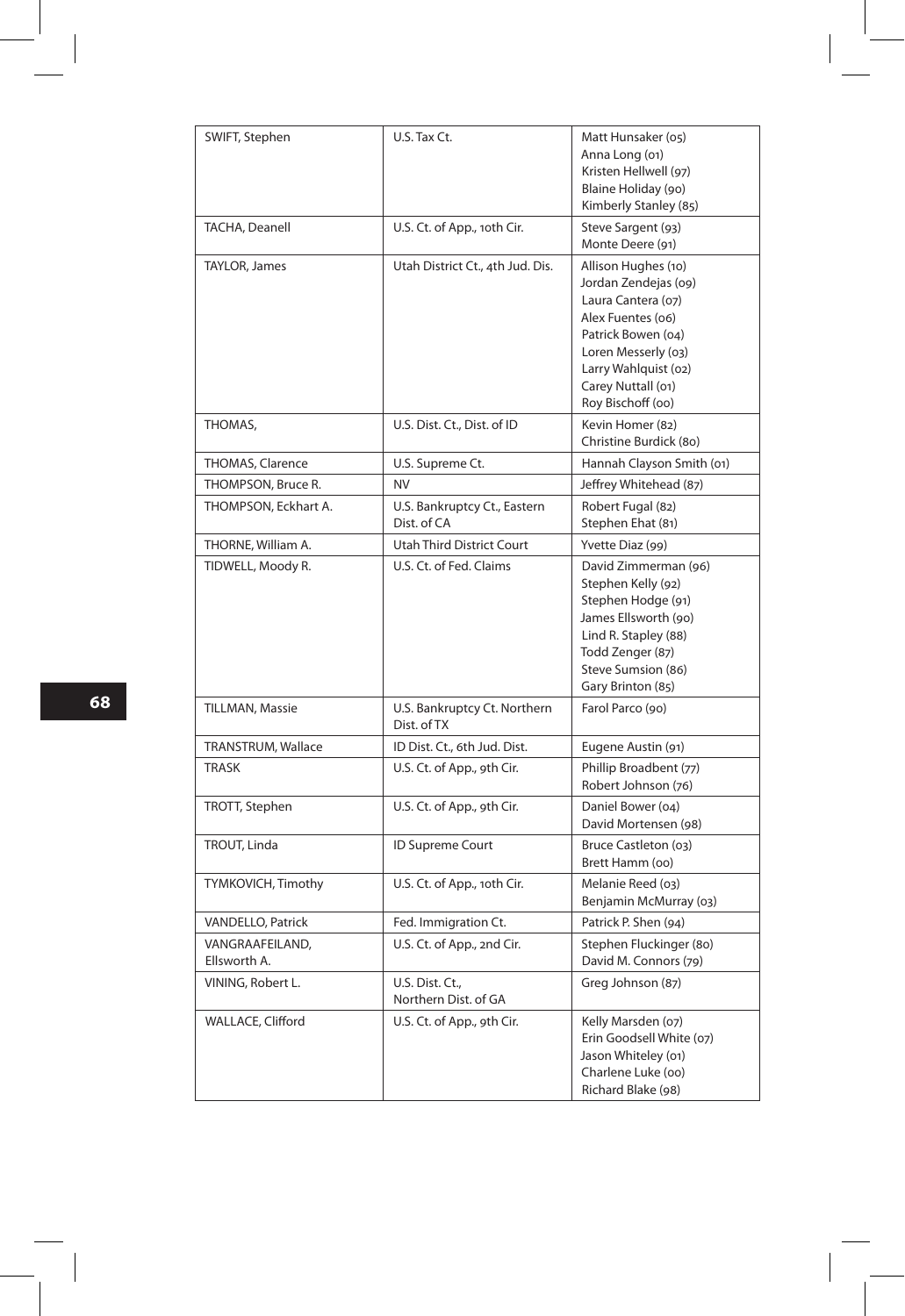|                      |                              | David Blood (98)<br>Elizabeth Clark (97)<br>William Peterson (93)<br>Allen Haynie (85)<br>Mark Hansen (82)<br>Jeanne Bryan Inouye(81)<br>Tom Kershaw (81)<br>Mark Stubbs (77)<br>Eric Anderson (77) |
|----------------------|------------------------------|-----------------------------------------------------------------------------------------------------------------------------------------------------------------------------------------------------|
|                      |                              | Monte Stewart (76)                                                                                                                                                                                  |
| WEISBERG, Sheldon H. | AZ Court of Appeals          | Garrett Whiting (05)                                                                                                                                                                                |
| WEISS, Joseph F.     | U.S. Ct of App., 3rd Cir.    | David Cannon (81)                                                                                                                                                                                   |
| WHITE, Byron R.      | US Supreme Ct.               | Kevin Worthen (84)                                                                                                                                                                                  |
| WHITEHEAD, Jerry C.  | NV Dist. Ct., 2nd Jud. Dist. | Thomas Stockard (93)<br>Michael Jensen (92)<br>Douglas Rands (87)                                                                                                                                   |
| WIGGINS, Charles     | U.S. Ct. of App., 9th Cir.   | Val D. Ricks (92)<br>Randy Austin (92)                                                                                                                                                              |
|                      |                              | Clay Stucki (91)<br>Lonny Townsend (85)                                                                                                                                                             |
|                      |                              | Jeffrey Robinson (83)                                                                                                                                                                               |

**69**